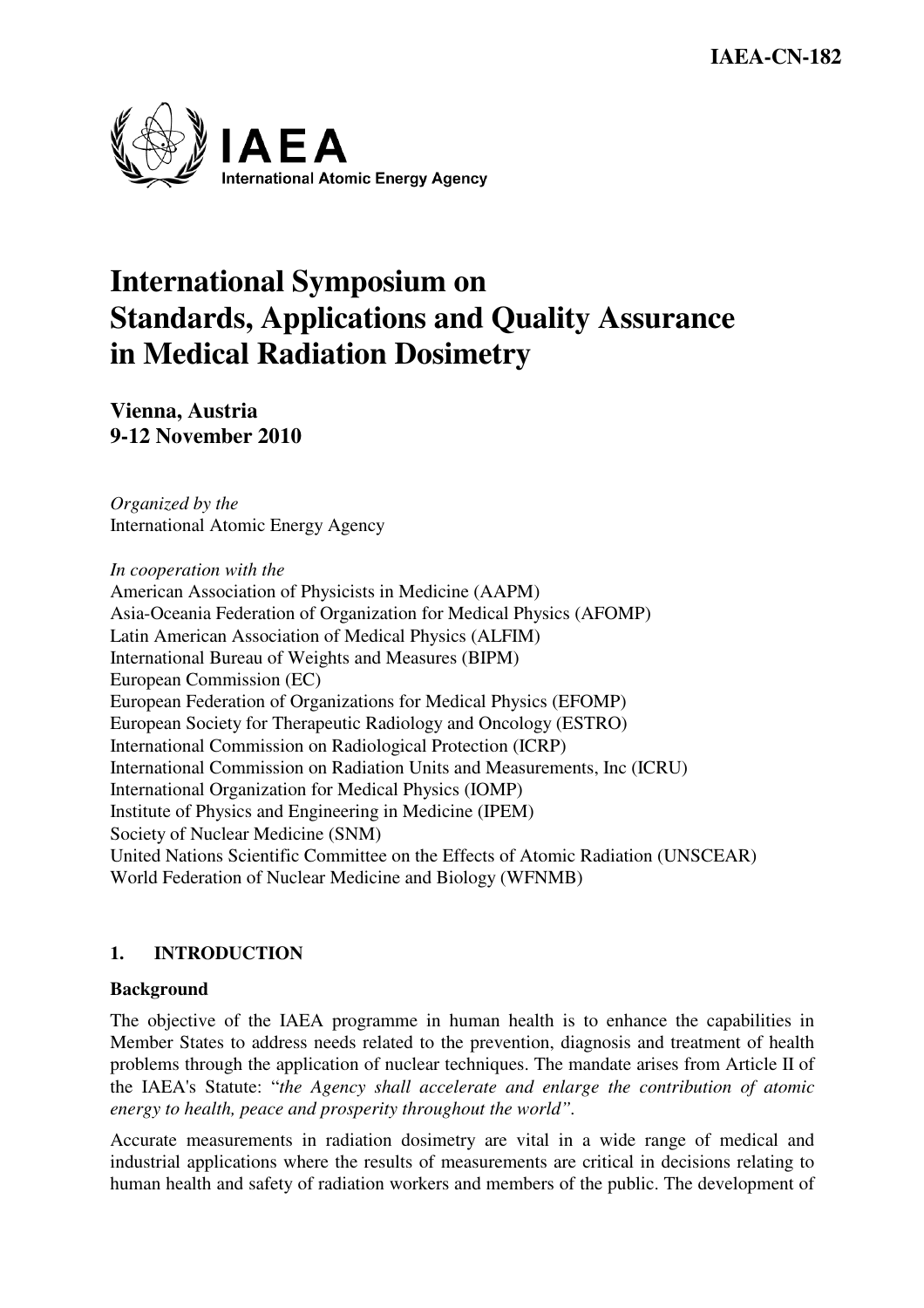standards by primary dosimetry laboratories followed by their dissemination to secondary standards dosimetry laboratories and to end-users ensures traceability of measurements to the international system of units (SI). Dosimetry codes of practice (or protocols) are used in conjunction with the dosimetry standards to ensure optimized use of radiation in medicine. Uniformity is equally important in dosimetry, especially for collaborative multi-centre studies or clinical trials.

In radiation protection, the uncertainty in the dosimetry may be greater than for therapy and diagnostic X rays, but proper traceability of the measurements with a defined level of uncertainty is equally as important. In recent years, new developments have occurred in dosimetry standards, audits and QA guidance, especially in the field of external radiotherapy, brachytherapy, nuclear medicine and diagnostic radiology.

There is a need for scientific exchange at international level and review of status of dosimetry and applications in medical dosimetry.

#### **Objectives**

The major goal of the symposium is to provide a forum where advances in radiation dosimetry during the last decade, in radiation medicine and radiation protection can be disseminated and scientific knowledge exchanged. It will include all specialties in radiation medicine and radiation protection dosimetry with a specific focus on those areas where the standardization of dosimetry has improved in the recent years (brachytherapy, diagnostic radiology and nuclear medicine). It will also summarize the present status and outline future trends in medical radiation dosimetry and identify possible areas for improvement. Its conclusions and summaries should lead to the formulation of recommendations for the scientific community.

#### **Target audience**

This symposium will be of interest to a broad spectrum of medical physicists and other scientists working in radiation dosimetry with responsibilities in the following fields: radiation metrology, external beam radiotherapy with photons, electrons and hadrons, brachytherapy including intravascular techniques, diagnostic radiology including CT, mammography and interventional procedures, nuclear medicine and radiation protection dosimetry.

The symposium will give an opportunity for scientists in medical institutions, research centres, universities and standards laboratories to meet for discussions covering the entire dosimetry chain.

#### **Programme Structure**

The symposium will consist of 16 sessions: four sessions per day of approx. 90 min each, including the opening session, a series of topical sessions with oral and poster presentations, a round-table session and a concluding session.

The **opening session** will include welcoming addresses followed by at least one keynote presentation that will discuss the *accuracy requirements in medical radiation dosimetry*, in an overview which includes radiotherapy, diagnostic radiology and nuclear medicine.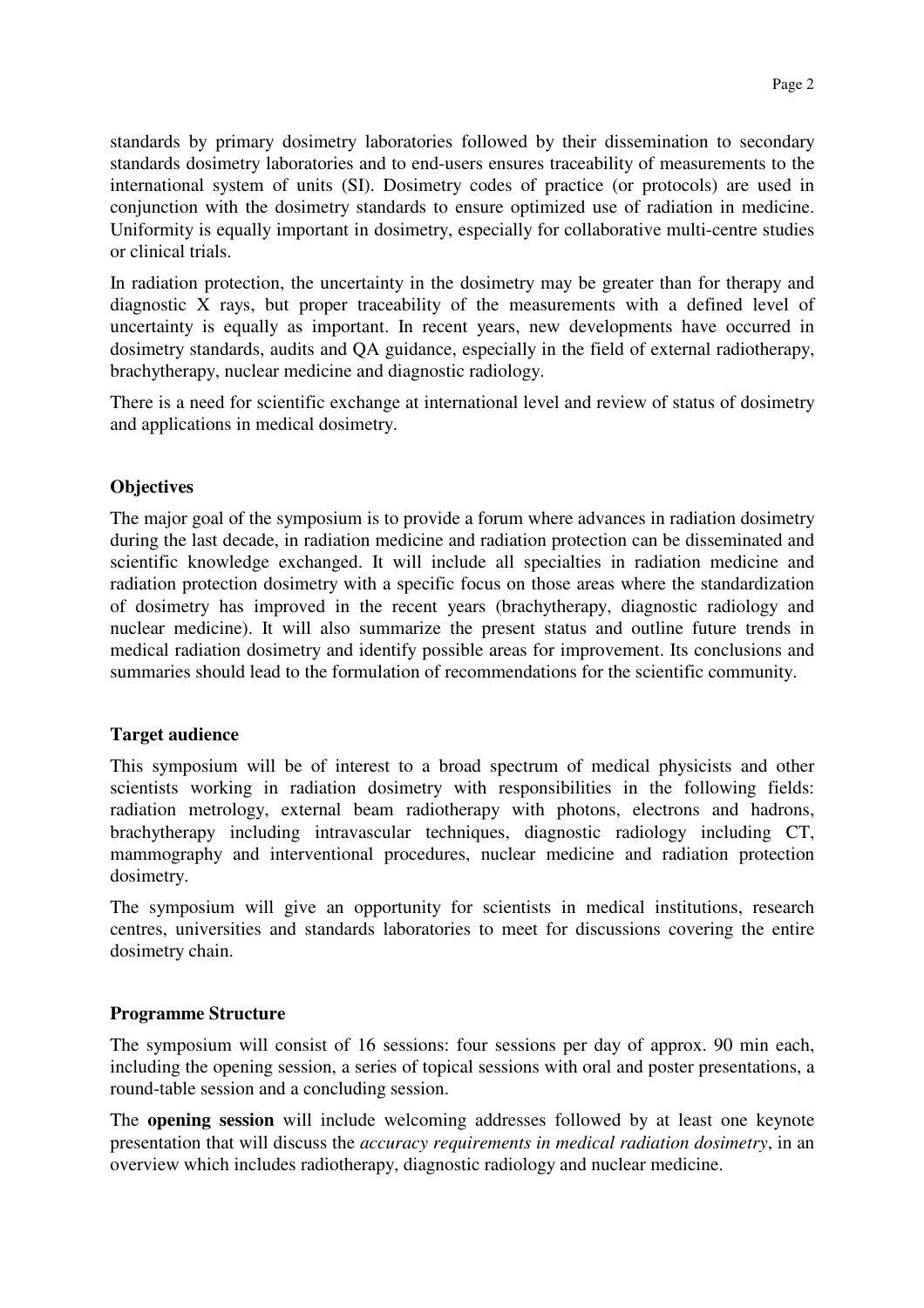A series of **topical sessions** will then cover selected areas of medical radiation dosimetry, from standards laboratories to the medical application in radiotherapy, diagnostic radiology and nuclear medicine. Each topical session will include one or two keynote invited presentations of 30 min followed by four to six oral presentations and related discussions. Poster presentations for each topic will be an important component of the symposium, and their display will be maintained during the symposium. The chairpersons will summarize the sessions including highlights of selected posters. They will also prepare recommendations for the concluding session.

On day 3, a session will be dedicated to 3 **round-table discussions**, one in each field.

At the **concluding session**, the topical session chairpersons will present their summaries, which should lead to the formulation of recommendations for the scientific community.

## **2. TOPICS**

The symposium will cover recent developments in the field of radiation dosimetry standards, applications and quality assurance. The IAEA welcomes both academic and practice based contributions on the following topics:

- Radiation measurement standards for imaging and therapy
	- − CIPM (International Committee for Weights and Measures) MRA (Mutual Recognition Arrangement) and ionizing radiation comparisons and calibrations
	- − Standards for absorbed dose to water, air kerma, activity measurements, ambient and personal dose equivalent
	- − Basic data for dosimetry
	- − New water and graphite calorimeter developments (small fields, protons, and heavier charged particles)
	- − Standards for radionuclide activity measurements for quantitative imaging
	- − Standards for brachytherapy: reference air kerma and absorbed dose to water
	- − New developments of standards (alanine, diamonds)
	- − Quality management of secondary standard dosimetry laboratories
	- − Dosimetry audits for Secondary Standards Dosimetry Laboratories
	- − Calibration of diagnostic radiology detectors (mammography, CT-chambers, KAP, beam quality measuring devices)
- Reference dosimetry and comparisons in external beam radiotherapy
	- − Status of the International dosimetry protocol in radiotherapy dosimetry, TRS-398
	- − New developments in national calibration protocols
	- − Beam quality (non-standard beams, flattening filter-free beams)
	- − Perturbation and correction factors
	- − Calibration of small and non-standard radiotherapy fields (IMRT incl. phantoms, stereotactic radiotherapy and radiosurgery, etc.)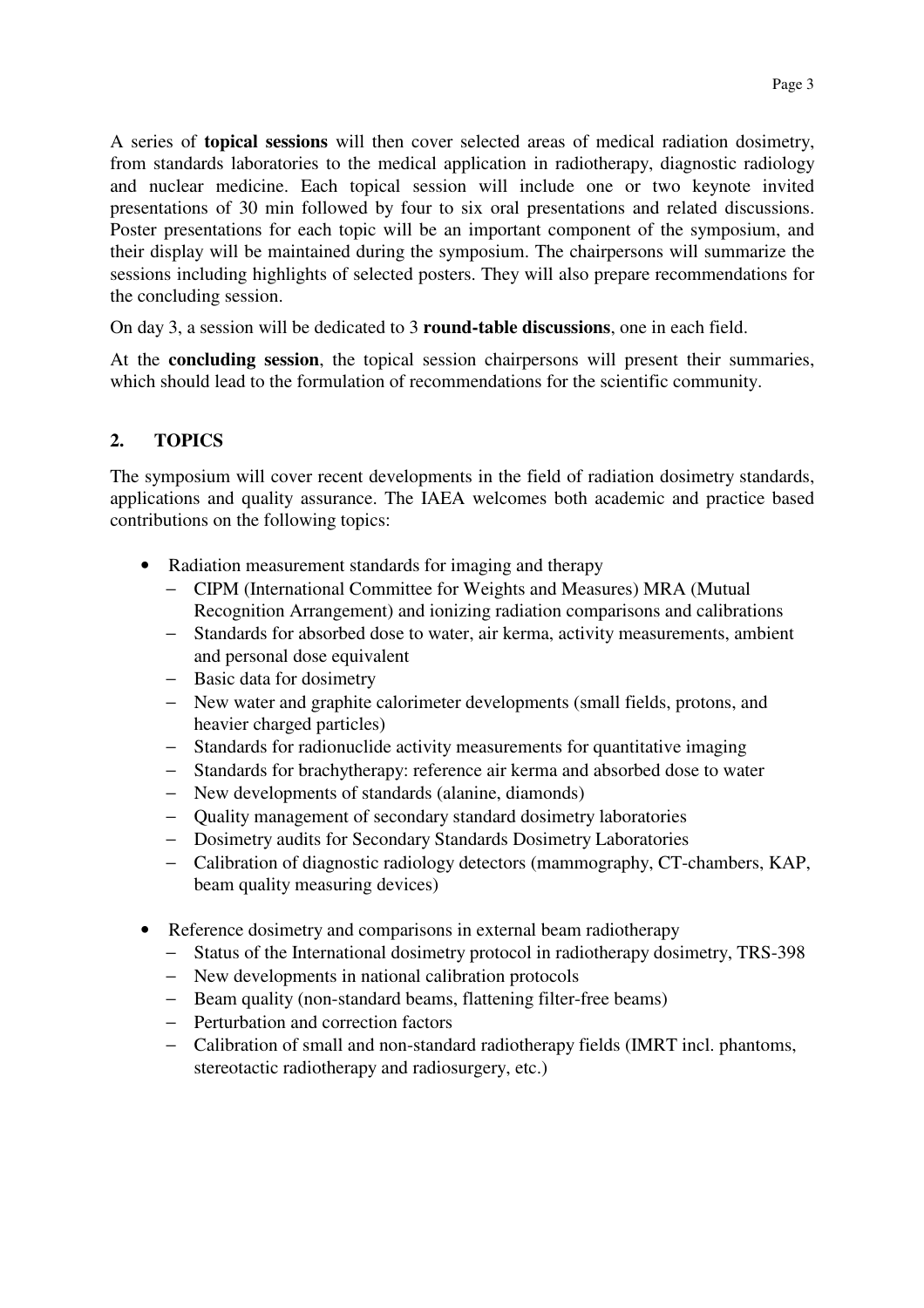- Reference dosimetry and comparisons in brachytherapy
	- − Dissemination and clinical use of standards
	- − Status of brachytherapy dosimetry protocols
	- − New radiation sources for brachytherapy (implantable X ray tubes, mixed radionuclide sources, etc.)
	- − Dosimeters for brachytherapy
- Clinical dosimetry in X ray imaging
	- − Implementation of the International dosimetry protocol in X ray diagnostic radiology (TRS-457) and recommendations of ICRU 74
	- − Beam quality measurements
	- − Hospital calibration of dosimeters (KAP meters and other devices)
	- − Developments in clinical dosimetry (incl. digital radiology, mammography, CT (incl. cone beam), fluoroscopy, interventional radiology, and dental radiology)
	- − Image quality and dose optimization incl. diagnostic reference levels
	- − Patient specific dosimetry
	- − Reducing uncertainty in using patient dosimetry protocols
	- − Mathematical phantoms for dose calculations including patient size corrections
	- − Foetal and paediatric dosimetry
- Clinical dosimetry in radiotherapy
	- − Issues in beam commissioning and modelling for dose calculation
	- − Verification of treatment planning process (algorithms, data input, dose verification, etc.) in external beam and brachytherapy
	- − Dosimetry for imaging devices used in image-guided radiation therapy
	- − Dosimetry of special procedures (Intra-operative radiation therapy, total body irradiation)
	- − In-vivo dosimetry
	- − Patient specific dosimetry (Intensity-Modulated Radiation Therapy**,** stereotactic radiosurgery, etc.)
	- − Out of field dosimetry
	- − Detectors:1-D, 2-D and 3-D
- Internal dosimetry for diagnostic and therapeutic nuclear medicine
	- − Calibrations and procedures for measurements of activity (TRS-454)
	- − Imaging device simulations
	- − Quantitative imaging (phantoms and procedures)
	- − Pharmacokinetic models for dosimetry
	- − Pre-clinical (translational) dosimetry
	- − Dosimetry for paediatric studies (mathematical phantoms)
	- − Patient-specific dosimetry
	- − Imaging-based dosimetry (PET, SPECT)
	- − Dosimetry for targeted radionuclide therapy (peptides, antibodies, small molecules)
	- − Dosimetry for new radiopharmaceuticals for use in therapy (including alpha emitters)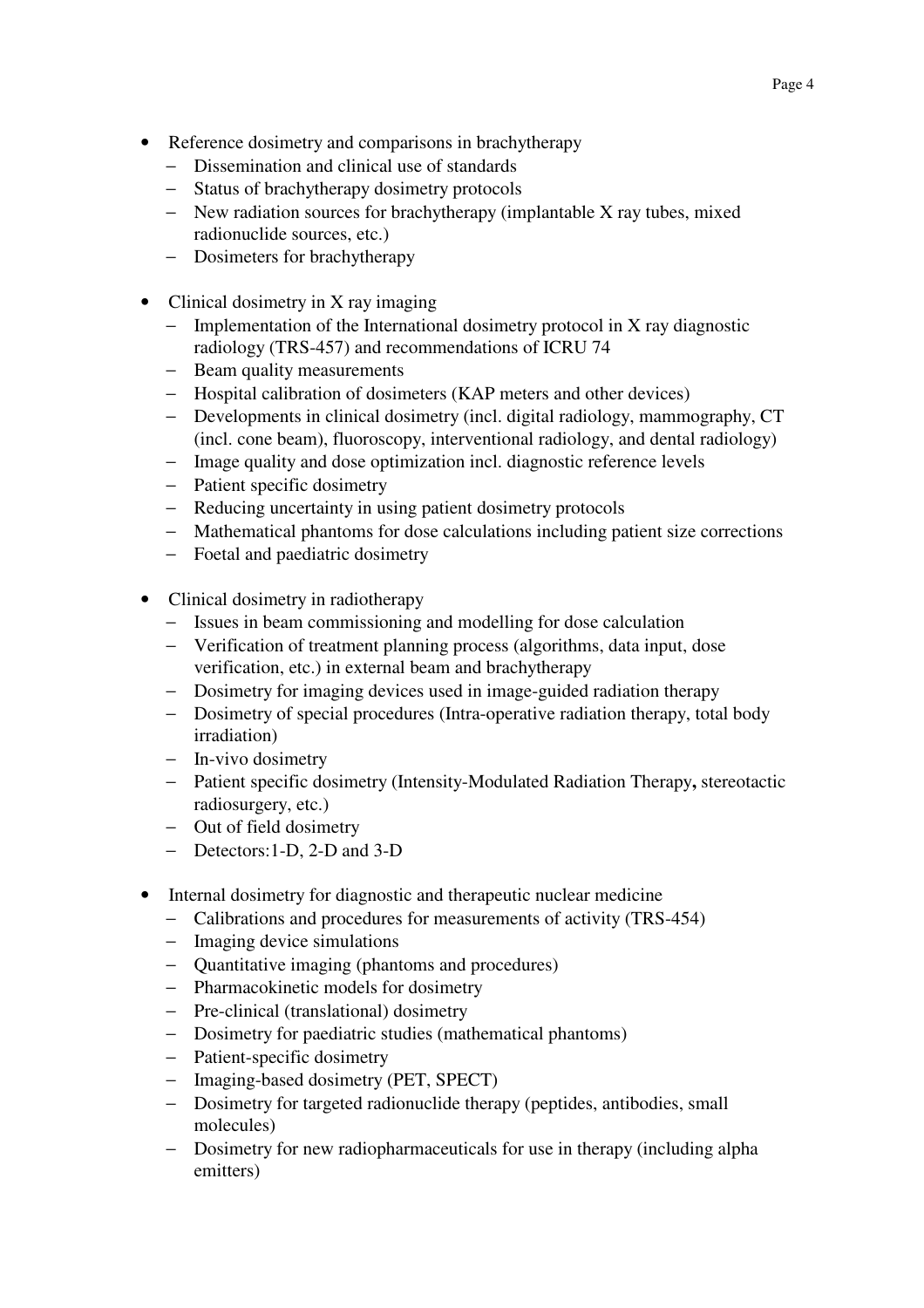- External quality audits
	- Dosimetry audits in radiotherapy (national and international dosimetry audit networks, postal and on-site audits in reference and non-reference conditions using simple and semi-anatomical phantoms)
	- − Credentialing for clinical trials through the use of phantoms
	- − Comprehensive audits (diagnostic radiology, nuclear medicine, radiotherapy)
- Radiation protection dosimetry
	- − Use of radiation protection quantities (effective and equivalent dose, intake)
	- − Occupational dosimetry for medical workers (incl. pregnant staff)
	- − Dosimetric characterization of medical workplaces (PET, PET/CT, protons, etc.)
	- − Measurement techniques around pulsed sources
	- − Personal dosimetry comparisons
- Dosimetry for proton and heavier charged particle beams in radiotherapy
	- − Implementation of ICRU 78
	- − Update of the International dosimetry protocol TRS 398
	- − Basic data for dosimetry
	- − Perturbation and correction factors
	- − Proton radiography
	- − Patient specific dosimetry and PET
	- − Neutrons and out of field dosimetry

## **3. PAPERS/POSTERS AND SYMPOSIUM PROCEEDINGS**

Concise papers on issues falling within the topics outlined in Section 2 may be submitted as contributions to the symposium. All papers, apart from invited review papers, must present original work; they should not have been published elsewhere.

#### **(a) Submission of Synopses**

Persons who wish to present a paper or poster at the symposium must submit a two page synopsis of about 800 words (in English) together with the completed Participation Form (**Form A)** and Paper Submission Form (**Form B)** as indicated in Section 9 'Channels of communication and deadlines' by **16 April 2010**.

The instructions and specifications on how to prepare the synopsis, how to access and use the template and how to submit it electronically are given in the attachment. Also attached is a "Sample Extended Synopsis".

The synopsis will be considered by the Programme Committee only if **Form A** and **Form B** have been sent to the competent official authority of the participant's country (see Section 9) for transmission to the IAEA.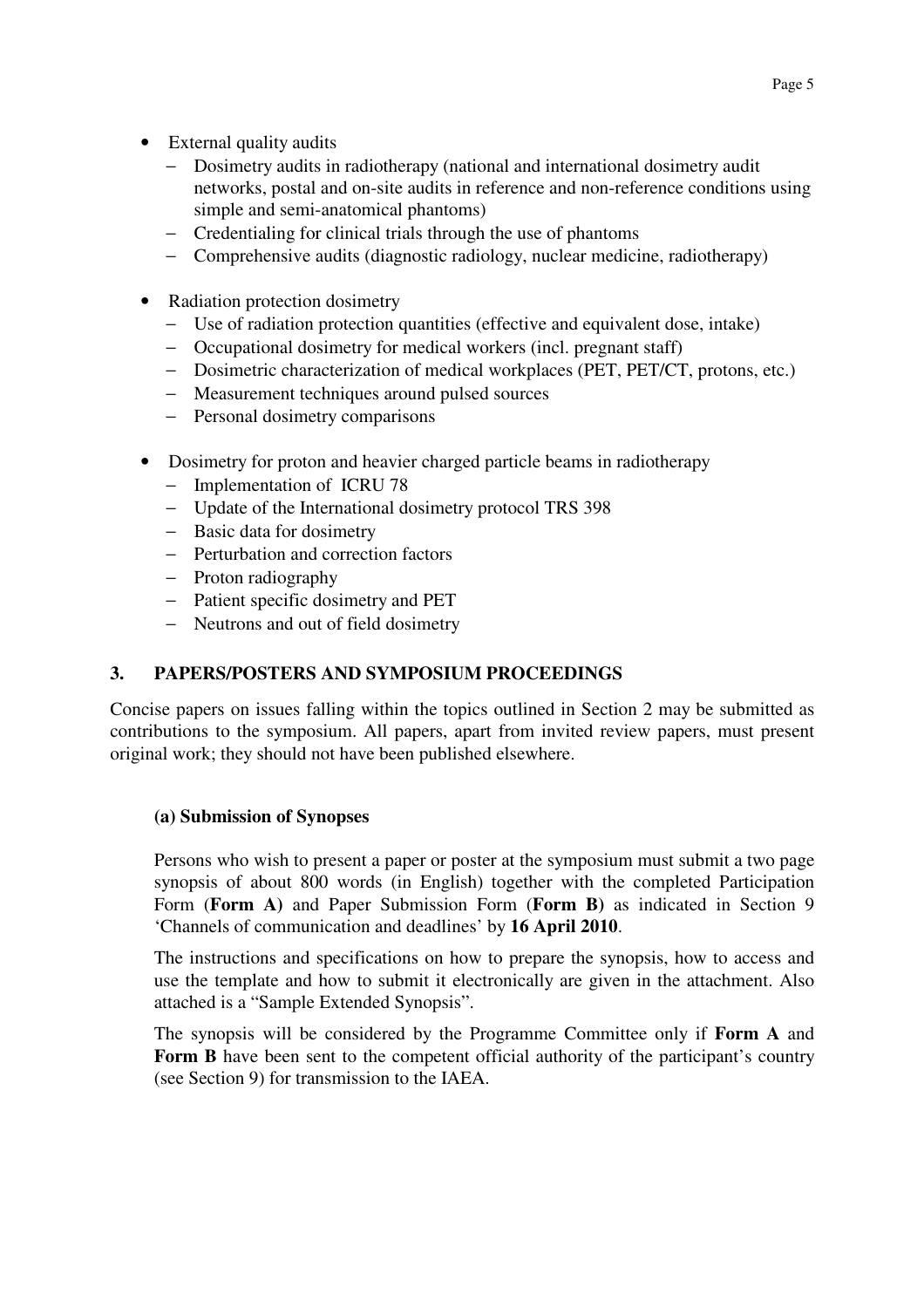#### **(b) Acceptance of papers/posters**

Given the number of papers anticipated and the need to provide ample time for discussion, the number of papers that can be accepted for oral presentation is limited. Authors who would prefer to present a poster are requested to indicate this preference on the participation form (Form A).

Authors will be notified by the end of **May 2010** whether their papers have been accepted by the Programme Committee for oral presentation or for presentation as a poster. Following acceptance of their paper they will be informed of the assigned paper/poster number and the session of presentation. All of the accepted synopses will be reproduced in unedited form in the "Book of Extended Synopses" which will be distributed to all participants at registration.

#### **(c) Submission of full manuscripts**

Instructions and guidelines on how to submit the full manuscript will be sent to all authors of accepted papers/posters and will also be available on the symposium website by the end of May 2010.

#### **(d) Proceedings**

Proceedings will be published as soon as possible after the symposium.

#### **4. PARTICIPATION**

All persons wishing to participate in the symposium are requested to **register in advance online** via the symposium web site:

http://www-pub.iaea.org/MTCD/Meetings/Announcements.asp?ConfID=38093

**In addition**, they must submit Participation Form (Form A) as indicated in Section 9 'Channels of Communication and deadlines'. A participant will be accepted only if Form A is transmitted through the competent official authority of a Member State of the IAEA or by an organization invited to participate.

Participants whose designations have been received by the IAEA will be notified directly approximately three months before the symposium.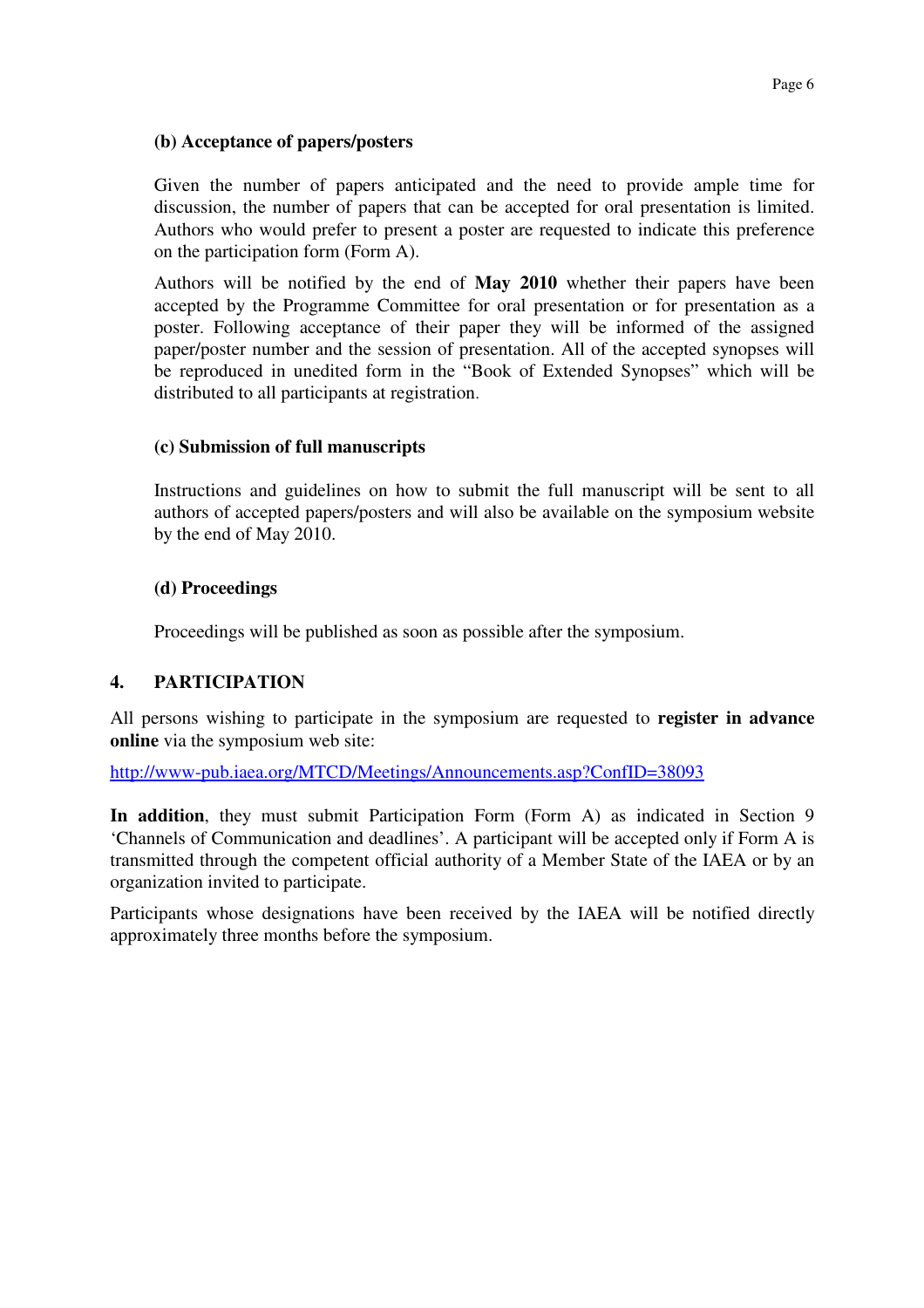#### **5. EXPENDITURES**

No registration fee is charged to participants.

As a general rule, the IAEA does not pay the cost of attendance (i.e. travel and living expenses) of participants. However, limited funds are available to help meet the cost of the attendance of selected **specialists mainly from developing countries with low economic resources**. Selection preference will be given to applicants with an accepted paper or poster. The grants will be lump sums usually covering **only part of the cost** of attendance. Generally, not more than one grant will be awarded to any one country.

To apply for a travel grant, please submit the Grant Application Form (Form C) together with the Participation Form (Form A) as indicated in Section 9 'Channels of Communication and deadlines' **by 31 May 2010**. Incomplete or late applications cannot be considered.

## **6. WORKING LANGUAGE**

The working language of the symposium will be English. All communications, synopsis, abstracts and papers sent to the IAEA must therefore be in English.

## **7. ACCOMMODATION**

Detailed information on accommodation and other administrative details will be sent to all designated participants well in advance of the symposium. This information will also be available on the symposium website.

#### **8. VISA**

Designated participants who require a visa to enter Austria should submit the necessary application to the nearest diplomatic or consular representative of Austria at least **4 weeks** before entry into Austria. Please note that Austria is a Schengen State and therefore persons who require a visa will have to apply for a 'Schengen visa'. In States where Austria has no diplomatic mission, visas can be obtained from the consular authority of a Schengen Partner State representing Austria in the country in question.

#### **9. CHANNELS OF COMMUNICATION AND DEADLINES**

As applicable, the following forms must be sent to the competent official authority of the participant's country (i.e. Ministry of Foreign Affairs or national atomic energy authority) or to an organization invited to participate for onward transmission to the IAEA:

- Form A: Participation Form
- Form B: Form for Submission of a Paper/Poster plus one hard copy of the synopsis by **16 April 2010**

In addition, the synopsis should be sent electronically to the IAEA Scientific Secretariat, email: **symposium.dosimetry@iaea.org**

• Form C: Grant Application Form by **31 May 2010**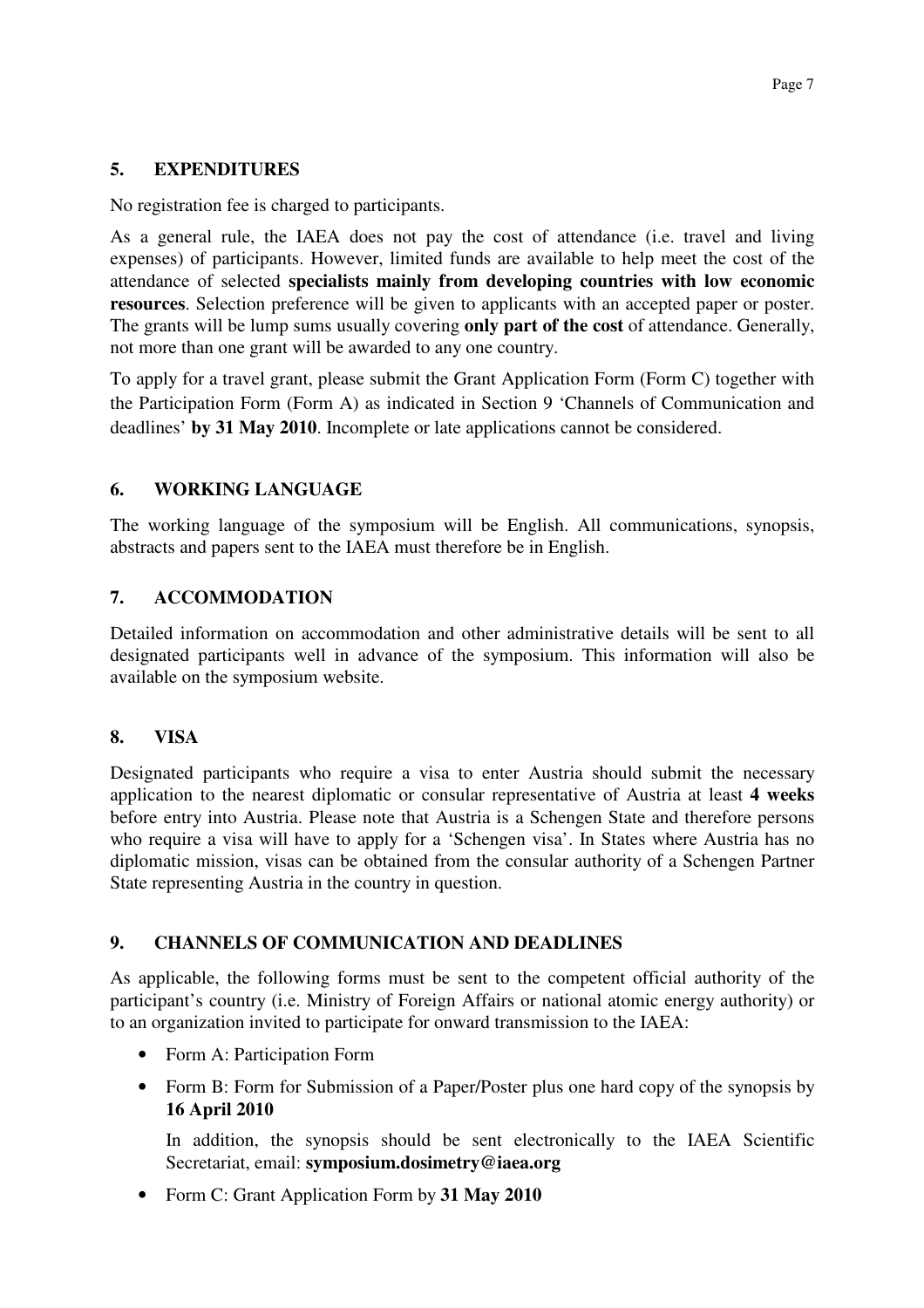Subsequent correspondence on **scientific matters** should be sent to the IAEA Scientific Secretary and correspondence on **administrative matters** to the IAEA Conference Coordinator.

#### **11. IAEA SECRETARIAT:**

#### **Scientific Secretary**:

Mr. Ahmed Meghzifene Division of Human Health Telephone: (+43 1) 2600 21653 Telefax: (+43 1) 26007 Email: a.meghzifene@iaea.org

#### **Conference Coordinator**:

 Ms. Martina Khaelss Division of Conference and Document Services Telephone: (+43 1) 2600 21315 Telefax: (+43 1) 26007 Email: m.khaelss@iaea.org

#### **IAEA Secretariat**:

International Atomic Energy Agency IAEA-CN-182 Vienna International Centre P.O. Box 100 Wagramer Strasse 5 A-1400 Vienna, Austria

Telephone:  $(+43\ 1)\ 2600\ (0)$  plus extension Telefax: (+43 1) 26007 Electronic mail: official.mail@iaea.org Internet: http://www.iaea.org

#### **12. SYMPOSIUM WEB PAGE**

http://www-pub.iaea.org/MTCD/Meetings/Announcements.asp?ConfID=38093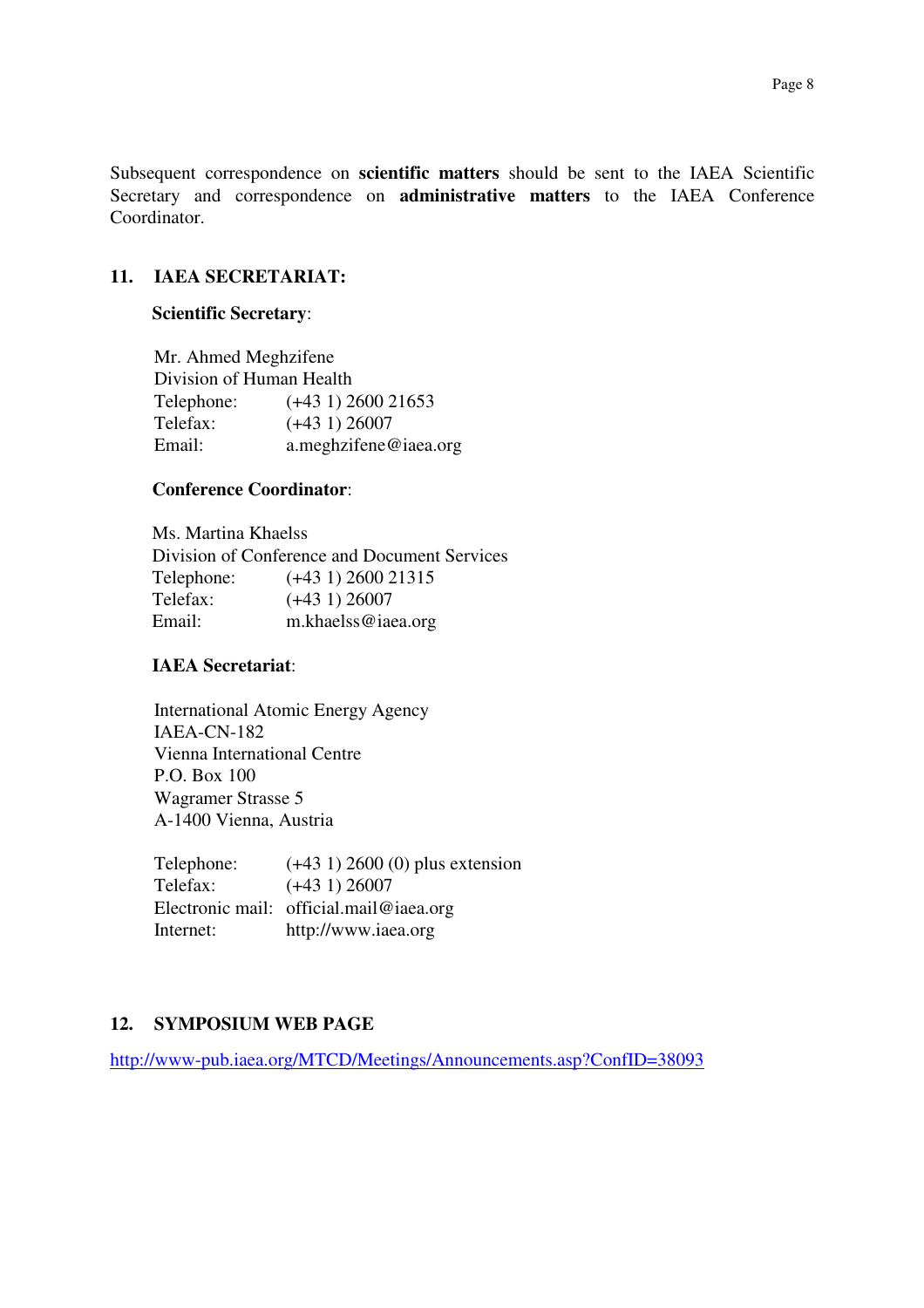## **INSTRUCTIONS**

#### **HOW TO PREPARE THE SYNOPSIS:**

Anyone wishing to present a paper at the symposium is requested to submit a synopsis of not more than 800 words. The synopsis should give enough information on the contents of the proposed paper to enable the Programme Committee to evaluate it. Introductory and general matters should not be included.

## **HOW TO SUBMIT THE SYNOPSIS:**

The synopsis must be submitted as indicated in the Announcement under section 9 'Channels of Communication'. Deadline is 30 April 2010.

## **HOW TO USE THE SYNOPSIS TEMPLATE**

Authors are urged to make use of the Synopsis Template in Word 2000 and the user instructions available on the symposium web site:

http://www-pub.iaea.org/MTCD/Meetings/Announcements.asp?ConfID=38089

- Right-click on the template link and select "Save Target As" from the menu; save the template in the standard templates folder (the location can be found in Word under "Tools/Options/File Locations/User templates").
- To create a new document using this template in MS Word, choose "File/New" and select "IAEA Synopsis" under the "General" tab.
- Select "Create New Document" and click on the "OK" button. (Please note that the template will not work if opened using "File/Open".)

#### *Synopsis properties:*

When a new document is created, the initial dialog box (called *"Synopsis Properties"*) will appear on your screen and should be filled out as directed. In case of more than one institute, each institute should be a *"New"* entry. For each author, select the appropriate institute. When the *"OK"* button on the dialog box is clicked, the information entered is saved and inserted at the appropriate places in the paper.

The dialog box can be recalled from the *"IAEA Synopsis"* dropdown menu on the *"Standard*" toolbar under *"Show Synopsis Properties*" and the information in it altered. Note: All the items available in the *"IAEA Synopsis"* menu are also available as separate toolbar buttons.

*Check fonts:* Use this function to detect and replace non-compliant fonts.

*Bullets and numbers:* The template provides predefined bullet and numbered lists.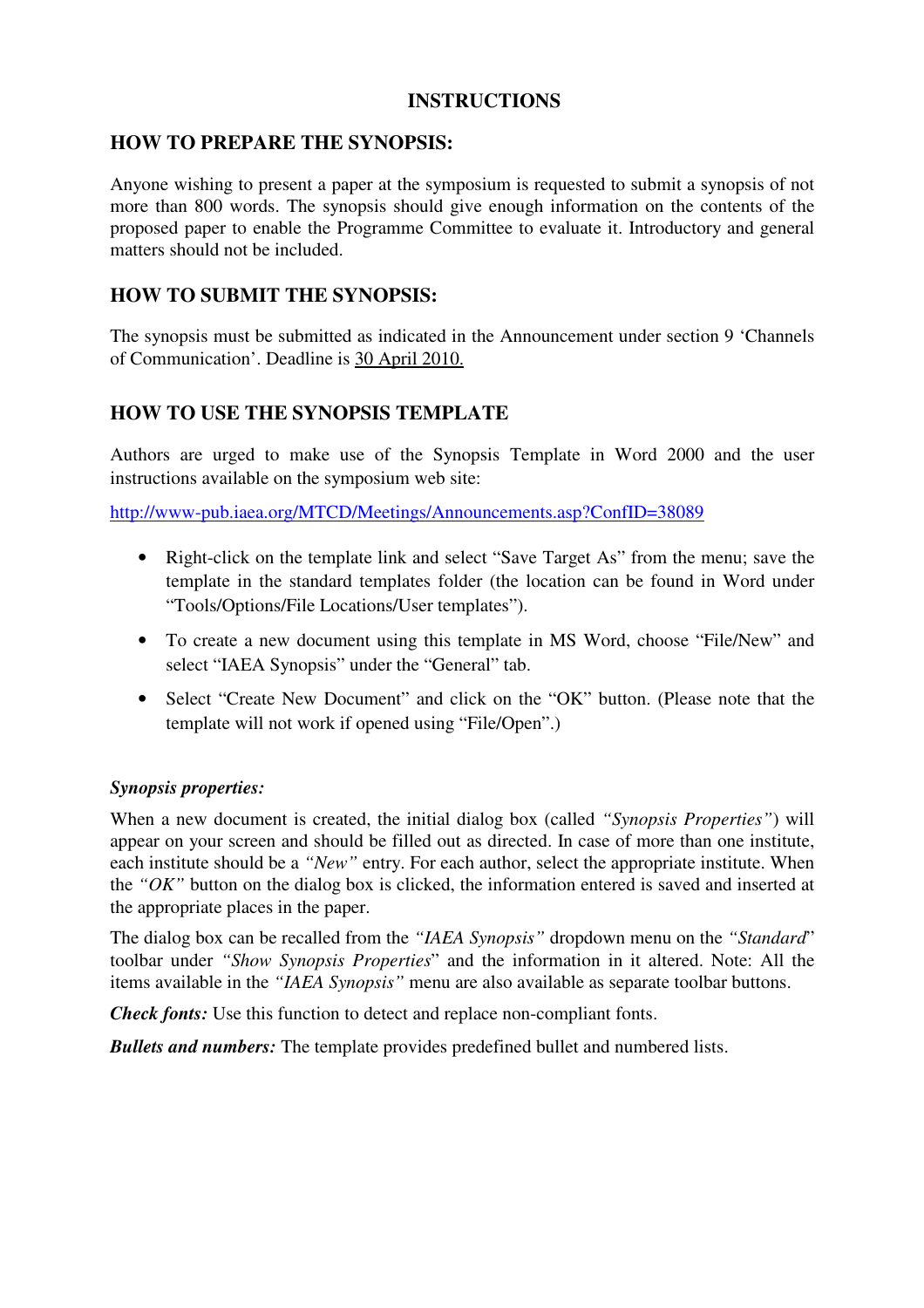# **UNABLE TO USE THE TEMPLATE?**

# **USE THE FOLLOWING LAYOUT:**

| Page size:     | A4 (21 cm $\times$ 29.7 cm) – vertical (portrait) orientation                      |
|----------------|------------------------------------------------------------------------------------|
| Margins:       | Left/right: $2.5$ cm; top: $2 \text{ cm}$ ; bottom: $2.7 \text{ cm}$               |
| Line spacing:  | Single                                                                             |
| Justification: | Full                                                                               |
| Font:          | Times New Roman only                                                               |
| Point size:    | Title: 14 point bold; authors: 12 point bold; affiliation, and main text: 12 point |
| Length:        | Maximum 2 pages (800 words)                                                        |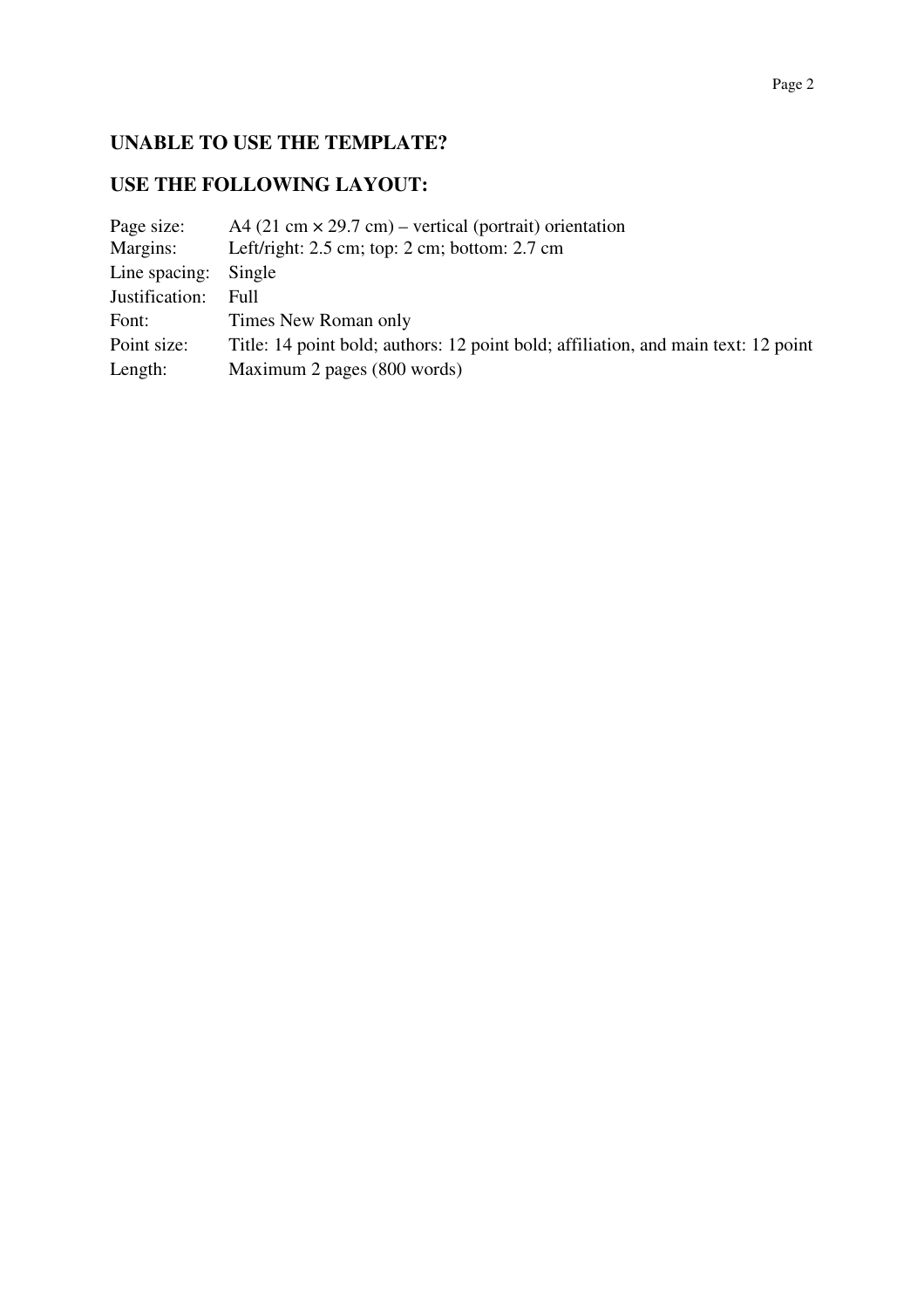## **Use of <sup>137</sup>Cs Calibration Source in Evaluation of BWR Fuel Burnup**

#### **G. Ekenstam<sup>a</sup>, M. Tarvainen**b

a Swedish Nuclear Power Inspectorate (SKI), Stockholm, Sweden

<sup>b</sup> Finnish Centre for Radiation and Nuclear Safety (STUK), Helsinki, Finland

#### *E-mail address of main author: G.Ekenstam@ski.se*

A method for evaluating the burnup (BU) of BWR spent fuel was investigated by using a novel type of <sup>137</sup>Cs calibration source. The source is constructed to fit in the fuel handling fixtures of all the BWR type power plants in Sweden and Finland. It can be used also in the interim storage facilities for spent fuel, CLAB in Sweden and TVO-KPA-STORE in Finland.

The source is covered by a watertight steel cylinder which is fixed inside a 0.65 m long section of ASEA-ATOM type BWR fuel channel. Inside the cylinder there is a 37 GBq  $^{137}Cs$  pellet fixed to a wagon which can be driven up and down by means of a stepping motor. By moving the source, the repeatability of the geometrical positioning is attained. The amplitude and scanning speed are controlled by a remote control unit. The apparatus is easy to handle and decontaminate. The source can be transported in a custom made box (45 cm  $\times$  45 cm  $\times$  70 cm) under category II-Yellow.In repeated measurements the precision of the new calibration source was found to be 1l.7%. Use of this calibration source makes it possible to calibrate the whole measurement chain and to compare the data measured in different geometries. A typical calibration time is 15 min including source handling.

In recent measurements, a Westphal loss free counting (LFC) system was used in connection with an ND66 multi channel analyser for scanning of fuel assemblies. By use of LFC, real time correction of counting losses is performed.

For BU verification 21 assemblies with mean BUs from 14 to 31 MW·d/kg U and cooling times from 200 to 1500 d were scanned on each of the four corners. The total time needed per assembly was typically half an hour. The  $137Cs$  measurement data were corrected for radioactive decay, selfabsorption and inhomogeneous Cs distribution. By use of the arithmetic mean for the four corners and the earlier defined relation between BWR fuel BU and <sup>137</sup>Cs activity [1], the BU could be calculated.

The BU calculated from the measured data is shown plotted against the declared BU in Fig. 1. Error bars reflect the precision of measurements for single assemblies. The ±5% deviation lines are also plotted. A more detailed description of the method will be published elsewhere [2].

The measurement system has been developed to be used by the Swedish and Finnish national safeguards authorities for verification of spent fuel BU.